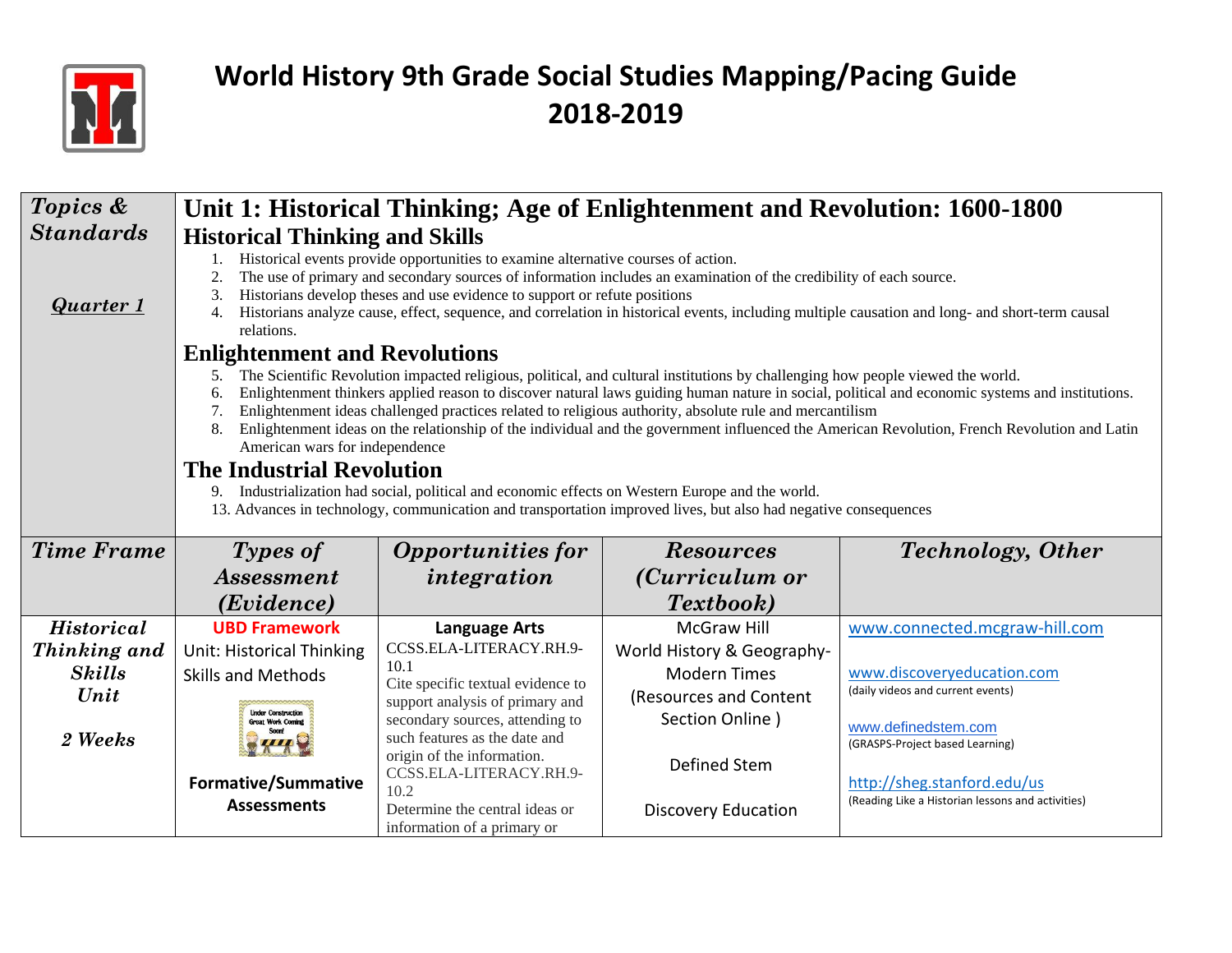|                           | 2-3 tasks that reach<br>$\bullet$<br>DOK 3-4 AND/OR<br>1-2 FATPS/RAFTS<br>At least 1 GRASP per<br>quarter<br>At least 1 Common<br>Short Cycle per<br>quarter<br>*Assessments located within<br>unit<br>McGraw-Hill<br><b>Assessment Resources</b><br>Lesson Quiz<br>Lesson Review<br><b>Chapter Assessment</b><br>Self-Check Quiz | secondary source; provide an<br>accurate summary of how key<br>events or ideas develop over the<br>course of the text.<br><b>McGraw-Hill Text Literacy</b><br>Resources<br><b>Reading Essentials</b><br><b>Graphic Novels</b><br><b>Biographies</b><br>Research and<br><b>Writing Skills</b><br>Content/Academic<br>$\bullet$<br>Vocabulary<br>Ohio Public Library<br>Information<br>Network | Reading Like a Historian             | http://www.archives.gov/education/<br>(Professional Development, Documents, Archived materials,<br>non-fictional articles, exhibits)<br><b>Differentiated Instruction and ELL support</b><br>listed in online resources under Lesson<br><b>Planning "Differentiation and Remediate."</b> |
|---------------------------|-----------------------------------------------------------------------------------------------------------------------------------------------------------------------------------------------------------------------------------------------------------------------------------------------------------------------------------|----------------------------------------------------------------------------------------------------------------------------------------------------------------------------------------------------------------------------------------------------------------------------------------------------------------------------------------------------------------------------------------------|--------------------------------------|------------------------------------------------------------------------------------------------------------------------------------------------------------------------------------------------------------------------------------------------------------------------------------------|
| Enlightenment             | <b>UBD Framework</b>                                                                                                                                                                                                                                                                                                              | <b>Language Arts</b>                                                                                                                                                                                                                                                                                                                                                                         | <b>McGraw Hill</b>                   | www.connected.mcgraw-hill.com                                                                                                                                                                                                                                                            |
| and<br><b>Revolutions</b> | Unit: Enlightenment                                                                                                                                                                                                                                                                                                               | CCSS.ELA-LITERACY.RH.9-<br>10.5                                                                                                                                                                                                                                                                                                                                                              | World History & Geography-           |                                                                                                                                                                                                                                                                                          |
| Unit                      | Unit: French Revolution                                                                                                                                                                                                                                                                                                           | Analyze how a text uses<br>structure to emphasize key                                                                                                                                                                                                                                                                                                                                        | <b>Modern Times</b><br>(Chapter 8-9) | www.discoveryeducation.com<br>(daily videos and current events)                                                                                                                                                                                                                          |
| 3 Weeks                   | <b>Under Construction</b><br>Great Work Coming                                                                                                                                                                                                                                                                                    | points or advance an explanation<br>or analysis.                                                                                                                                                                                                                                                                                                                                             | Defined Stem                         | www.definedstem.com<br>(GRASPS-Project based Learning)                                                                                                                                                                                                                                   |
|                           | <b>Formative/Summative</b><br><b>Assessments</b>                                                                                                                                                                                                                                                                                  | McGraw-Hill Text Literacy<br><b>Resources</b>                                                                                                                                                                                                                                                                                                                                                | <b>Discovery Education</b>           | http://sheg.stanford.edu/us<br>(Reading Like a Historian lessons and activities)                                                                                                                                                                                                         |
|                           | 3-5 tasks that reach<br>DOK 3-4 AND/OR<br>2-3 FATPS/RAFTS                                                                                                                                                                                                                                                                         | <b>Reading Essentials</b><br><b>Graphic Novels</b><br>$\bullet$<br><b>Biographies</b><br>٠                                                                                                                                                                                                                                                                                                   | Reading Like a Historian             | http://www.archives.gov/education/<br>(Professional Development, Documents, Archived materials,<br>non-fictional articles, exhibits)<br>www.icivics.com                                                                                                                                  |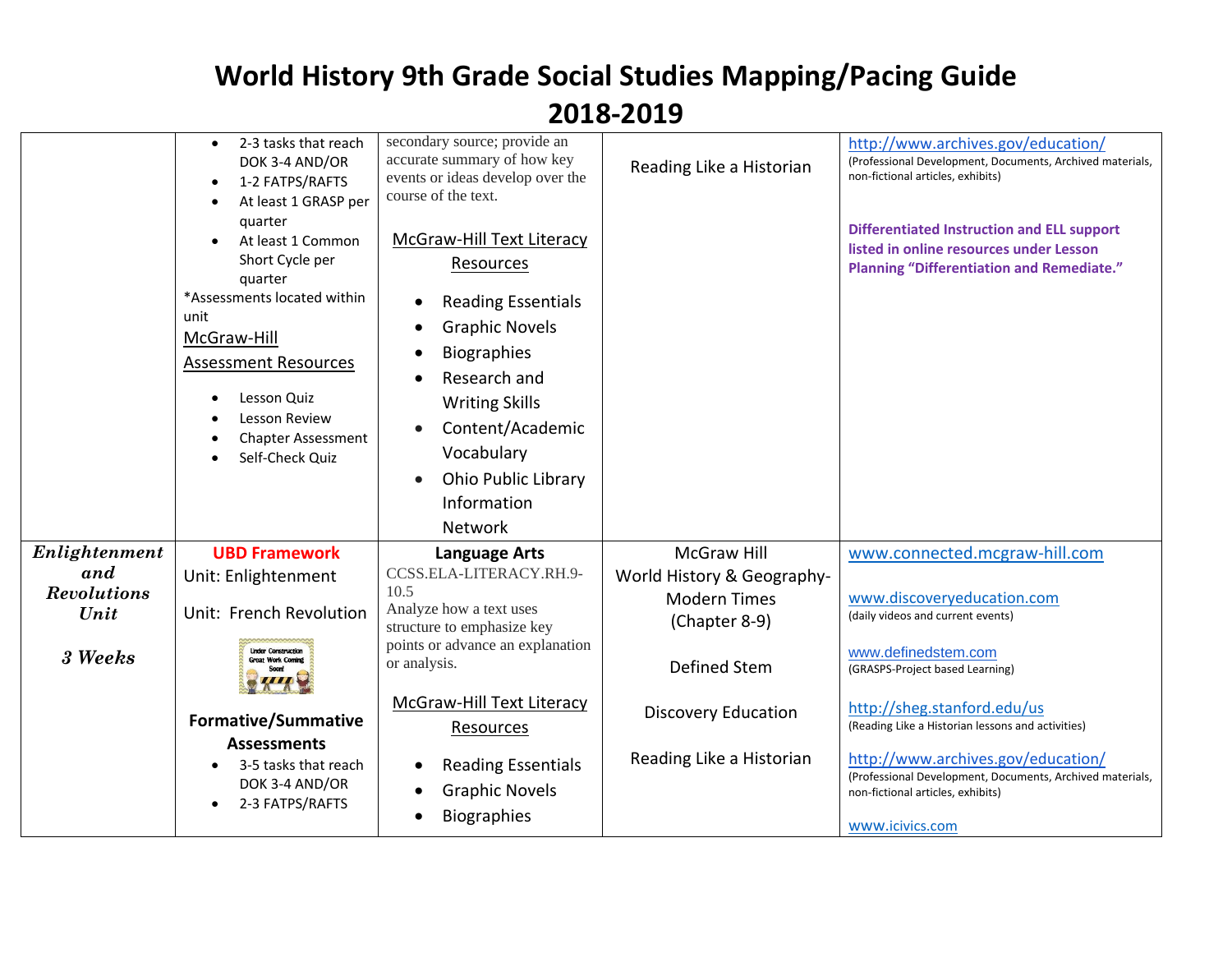|                   | At least 1 GRASP per<br>$\bullet$<br>quarter<br>At least 1 Common<br>Short Cycle per<br>quarter<br>*Assessments located within<br>unit<br>McGraw-Hill<br><b>Assessment Resources</b><br>Lesson Quiz<br><b>Lesson Review</b><br><b>Chapter Assessment</b><br>Self-Check Quiz | Research and<br>$\bullet$<br><b>Writing Skills</b><br>Content/Academic<br>Vocabulary<br>Ohio Public Library<br>Information<br><b>Network</b> |                            | (Interactive tools and activities about civics)<br><b>Differentiated Instruction and ELL support</b><br>listed in online resources under Lesson<br><b>Planning "Differentiation and Remediate."</b> |
|-------------------|-----------------------------------------------------------------------------------------------------------------------------------------------------------------------------------------------------------------------------------------------------------------------------|----------------------------------------------------------------------------------------------------------------------------------------------|----------------------------|-----------------------------------------------------------------------------------------------------------------------------------------------------------------------------------------------------|
| <i>Industrial</i> | <b>UBD Framework</b>                                                                                                                                                                                                                                                        | <b>Language Arts</b>                                                                                                                         | - McGraw Hill              | www.connected.mcgraw-hill.com                                                                                                                                                                       |
| Revolution        | Unit: Industrial                                                                                                                                                                                                                                                            | CCSS.ELA-LITERACY.RH.9-                                                                                                                      | World History & Geography- |                                                                                                                                                                                                     |
| Unit              | Revolution                                                                                                                                                                                                                                                                  | 10.2<br>Determine the central ideas or                                                                                                       | <b>Modern Times</b>        | www.discoveryeducation.com                                                                                                                                                                          |
|                   |                                                                                                                                                                                                                                                                             | information of a primary or                                                                                                                  | (Chapter 10-11)            | (daily videos and current events)                                                                                                                                                                   |
| 3 Weeks           | <b>Under Construction</b><br>Great Work Coming<br><b>Soon!</b>                                                                                                                                                                                                              | secondary source; provide an<br>accurate summary of how key<br>events or ideas develop over the                                              | Defined Stem               | www.definedstem.com<br>(GRASPS-Project based Learning)                                                                                                                                              |
|                   | <b>Formative/Summative</b><br><b>Assessments</b>                                                                                                                                                                                                                            | course of the text.<br>CCSS.ELA-LITERACY.RH.9-<br>10.3                                                                                       | <b>Discovery Education</b> | http://sheg.stanford.edu/us<br>(Reading Like a Historian lessons and activities)                                                                                                                    |
|                   | 3-5 tasks that reach<br>DOK 3-4 AND/OR<br>2-3 FATPS/RAFTS<br>$\bullet$                                                                                                                                                                                                      | Analyze in detail a series of<br>events described in a text;<br>determine whether earlier events<br>caused later ones or simply              | Reading Like a Historian   | http://www.archives.gov/education/<br>(Professional Development, Documents, Archived materials,<br>non-fictional articles, exhibits)                                                                |
|                   | At least 1 GRASP per<br>quarter                                                                                                                                                                                                                                             | preceded them.                                                                                                                               |                            | www.icivics.com                                                                                                                                                                                     |
|                   | At least 1 Common                                                                                                                                                                                                                                                           |                                                                                                                                              |                            | (Interactive tools and activities about civics)                                                                                                                                                     |
|                   | Short Cycle per                                                                                                                                                                                                                                                             | <b>McGraw-Hill Text Literacy</b>                                                                                                             |                            |                                                                                                                                                                                                     |
|                   | quarter                                                                                                                                                                                                                                                                     | Resources                                                                                                                                    |                            | <b>Differentiated Instruction and ELL support</b><br>listed in online resources under Lesson                                                                                                        |
|                   | *Assessments located within                                                                                                                                                                                                                                                 |                                                                                                                                              |                            | <b>Planning "Differentiation and Remediate."</b>                                                                                                                                                    |
|                   | unit                                                                                                                                                                                                                                                                        | <b>Reading Essentials</b>                                                                                                                    |                            |                                                                                                                                                                                                     |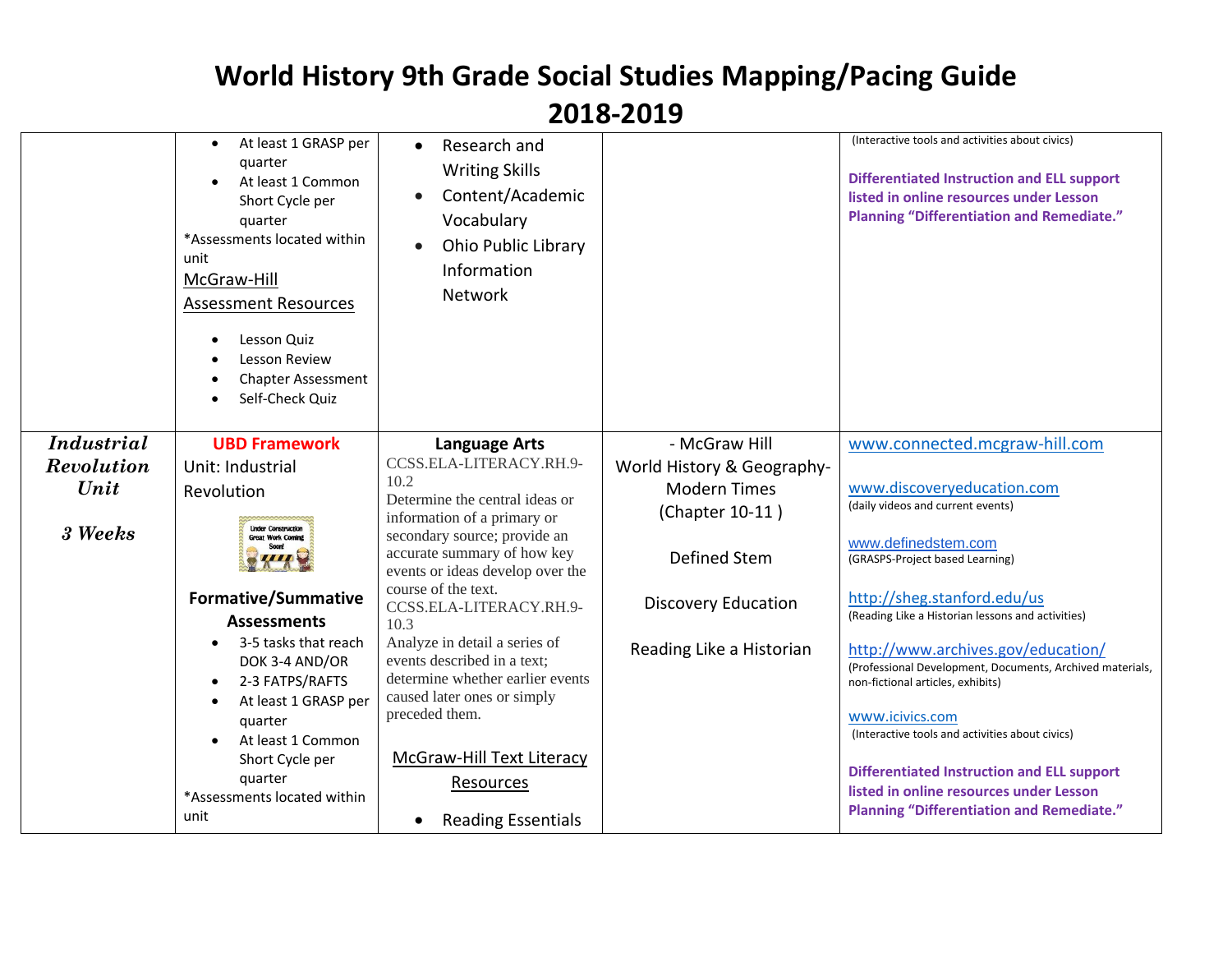| McGraw-Hill<br><b>Assessment Resources</b><br>Lesson Quiz<br>$\bullet$<br>Lesson Review<br><b>Chapter Assessment</b> | <b>Graphic Novels</b><br>$\bullet$<br>Biographies<br>$\bullet$<br>Research and<br>$\bullet$<br><b>Writing Skills</b><br>Content/Academic<br>$\bullet$ |
|----------------------------------------------------------------------------------------------------------------------|-------------------------------------------------------------------------------------------------------------------------------------------------------|
| Self-Check Quiz<br>$\bullet$                                                                                         | Vocabulary<br>Ohio Public Library<br>$\bullet$<br>Information<br>Network                                                                              |

| Topics &         | <b>Unit 2: Imperialism: 1800-1914</b>                                                                                                                                                                                                                                                                                                                                                                                                                                              |
|------------------|------------------------------------------------------------------------------------------------------------------------------------------------------------------------------------------------------------------------------------------------------------------------------------------------------------------------------------------------------------------------------------------------------------------------------------------------------------------------------------|
| <b>Standards</b> | <b>Imperialism</b>                                                                                                                                                                                                                                                                                                                                                                                                                                                                 |
| <b>Quarter 2</b> | 10. Imperial expansion had political, economic and social roots<br>11. Imperialism involved land acquisition, extraction of raw materials, spread of Western values and direct political control.<br>12. The consequences of imperialism were viewed differently by the colonizers and the colonized.<br>Unit 3: Achievements and Crisis: 1900-1945 (3 weeks)                                                                                                                      |
|                  | World War I<br>13. Advances in technology, communication and transportation improved lives, but also had negative consequences.<br>14. The causes of World War I included militarism, imperialism, nationalism and alliances.<br>Unit 4: Achievements and Crisis: 1900-1945 (continued 6 weeks into 3 <sup>rd</sup> Ouarter)                                                                                                                                                       |
|                  | <b>Rise of Dictators</b><br>15. The consequences of World War I and the worldwide depression set the stage for the Russian Revolution, the rise of totalitarianism, aggressive Axis<br>expansion and the policy of appeasement which in turn led to World War II<br><b>Genocide</b><br>16. Oppression and discrimination resulted in the Armenian Genocide during World War I and the Holocaust, the state-sponsored mass murder of Jews<br>and other groups, during World War II. |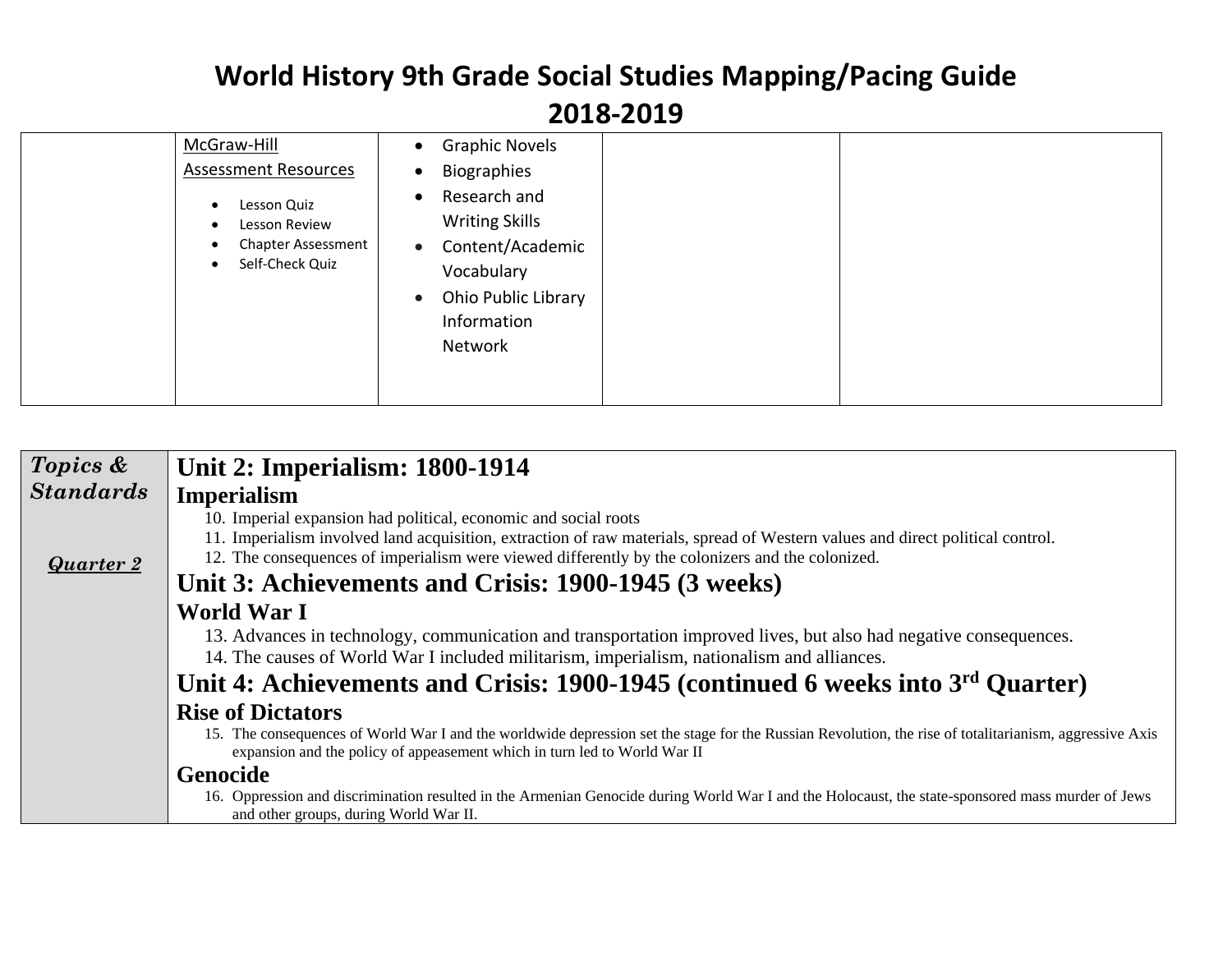| <b>Time Frame</b> | Types of                                                                                                                                                                                                                                                                                                                                                                                                             | <b>Opportunities for</b>                                                                                                                                                                                                                                                                                                                                                                                                                                                                                                                     | <b>Resources</b>                                                                                                           | <b>Technology</b> , Other                                                                                                                                                                                                                                                                                                                                                                                                                                                                                                                                                   |
|-------------------|----------------------------------------------------------------------------------------------------------------------------------------------------------------------------------------------------------------------------------------------------------------------------------------------------------------------------------------------------------------------------------------------------------------------|----------------------------------------------------------------------------------------------------------------------------------------------------------------------------------------------------------------------------------------------------------------------------------------------------------------------------------------------------------------------------------------------------------------------------------------------------------------------------------------------------------------------------------------------|----------------------------------------------------------------------------------------------------------------------------|-----------------------------------------------------------------------------------------------------------------------------------------------------------------------------------------------------------------------------------------------------------------------------------------------------------------------------------------------------------------------------------------------------------------------------------------------------------------------------------------------------------------------------------------------------------------------------|
| Quarter 2         | <i>Assessment</i>                                                                                                                                                                                                                                                                                                                                                                                                    | integration                                                                                                                                                                                                                                                                                                                                                                                                                                                                                                                                  | <i>(Curriculum</i> )                                                                                                       |                                                                                                                                                                                                                                                                                                                                                                                                                                                                                                                                                                             |
|                   | (Evidence)                                                                                                                                                                                                                                                                                                                                                                                                           |                                                                                                                                                                                                                                                                                                                                                                                                                                                                                                                                              | or Textbook)                                                                                                               |                                                                                                                                                                                                                                                                                                                                                                                                                                                                                                                                                                             |
| Imperialism       | <b>UBD Framework</b>                                                                                                                                                                                                                                                                                                                                                                                                 | <b>Language Arts</b>                                                                                                                                                                                                                                                                                                                                                                                                                                                                                                                         | - McGraw Hill                                                                                                              | www.connected.mcgraw-hill.com                                                                                                                                                                                                                                                                                                                                                                                                                                                                                                                                               |
| Unit              | Unit: Imperialism                                                                                                                                                                                                                                                                                                                                                                                                    | CCSS.ELA-LITERACY.RH.9-                                                                                                                                                                                                                                                                                                                                                                                                                                                                                                                      | World History &                                                                                                            |                                                                                                                                                                                                                                                                                                                                                                                                                                                                                                                                                                             |
| 2.5 Weeks         | <b>Inder Construction</b><br><b>Great Work Cominé</b><br><b>Formative/Summative</b><br><b>Assessments</b><br>2-3 tasks that reach DOK<br>3-4 AND/OR<br>1-2 FATPS/RAFTS<br>At least 1 GRASP per<br>quarter<br>At least 1 Common Short<br>Cycle per quarter<br>*Assessments located within unit<br>McGraw-Hill Assessment<br>Resources<br>Lesson Quiz<br>Lesson Review<br><b>Chapter Assessment</b><br>Self-Check Quiz | 10.8<br>Assess the extent to which the<br>reasoning and evidence in a text<br>support the author's claims.<br>CCSS.ELA-LITERACY.RH.9-<br>10.9<br>Compare and contrast treatments<br>of the same topic in several<br>primary and secondary sources.<br><b>McGraw-Hill Text Literacy</b><br>Resources<br><b>Reading Essentials</b><br><b>Graphic Novels</b><br><b>Biographies</b><br>Research and<br><b>Writing Skills</b><br>Content/Academic<br>$\bullet$<br>Vocabulary<br>Ohio Public Library<br>$\bullet$<br>Information<br><b>Network</b> | Geography-<br><b>Modern Times</b><br>(Chapter 12)<br>Defined Stem<br>Discovery<br>Education<br>Reading Like a<br>Historian | www.discoveryeducation.com<br>(daily videos and current events)<br>www.definedstem.com<br>(GRASPS-Project based Learning)<br>http://sheg.stanford.edu/us<br>(Reading<br>Like a Historian lessons and activities)<br>http://www.archives.gov/education/<br>(Professional Development, Documents, Archived materials,<br>non-fictional articles, exhibits)<br>www.icivics.com<br>(Interactive tools and activities about civics)<br><b>Differentiated Instruction and ELL support listed</b><br>in online resources under Lesson Planning<br>"Differentiation and Remediate." |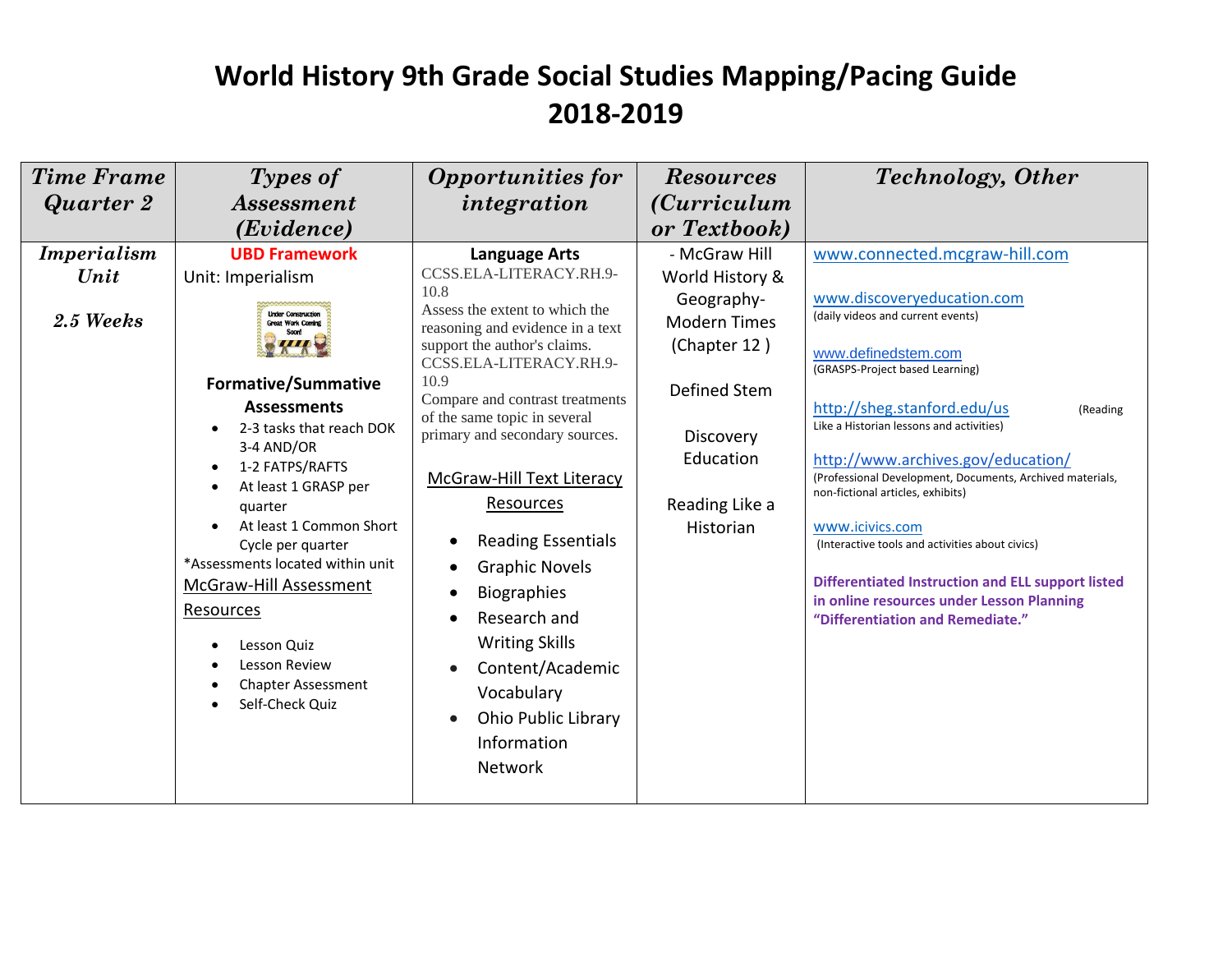| Achievements              | <b>UBD Framework</b>                                                                                                                                                                                                                                                                                                                                                                                                                     | <b>Language Arts</b>                                                                                                                                                                                                                                                                                                                                                                                                                                                                                                                                                                                                                                          | <b>McGraw Hill</b>                                                                                                            | www.connected.mcgraw-hill.com                                                                                                                                                                                                                                                                                                                                                                                                                                                                                                                                               |
|---------------------------|------------------------------------------------------------------------------------------------------------------------------------------------------------------------------------------------------------------------------------------------------------------------------------------------------------------------------------------------------------------------------------------------------------------------------------------|---------------------------------------------------------------------------------------------------------------------------------------------------------------------------------------------------------------------------------------------------------------------------------------------------------------------------------------------------------------------------------------------------------------------------------------------------------------------------------------------------------------------------------------------------------------------------------------------------------------------------------------------------------------|-------------------------------------------------------------------------------------------------------------------------------|-----------------------------------------------------------------------------------------------------------------------------------------------------------------------------------------------------------------------------------------------------------------------------------------------------------------------------------------------------------------------------------------------------------------------------------------------------------------------------------------------------------------------------------------------------------------------------|
| and Crisis:               | Unit: World War I                                                                                                                                                                                                                                                                                                                                                                                                                        | CCSS.ELA-LITERACY.RH.9-                                                                                                                                                                                                                                                                                                                                                                                                                                                                                                                                                                                                                                       | World History &                                                                                                               |                                                                                                                                                                                                                                                                                                                                                                                                                                                                                                                                                                             |
| WW I<br>Unit<br>2.5 Weeks | <b>Under Construction</b><br><b>Great Work Coming</b><br><b>Formative/Summative</b><br><b>Assessments</b><br>2-3 tasks that reach DOK<br>3-4 AND/OR<br>1-2 FATPS/RAFTS<br>$\bullet$<br>At least 1 GRASP per<br>quarter<br>At least 1 Common Short<br>Cycle per quarter<br>*Assessments located within unit<br><b>McGraw-Hill Assessment</b><br>Resources<br>Lesson Quiz<br>Lesson Review<br><b>Chapter Assessment</b><br>Self-Check Quiz | 10.2<br>Determine the central ideas or<br>information of a primary or<br>secondary source; provide an<br>accurate summary of how key<br>events or ideas develop over the<br>course of the text.<br>CCSS.ELA-LITERACY.RH.9-<br>10.3<br>Analyze in detail a series of<br>events described in a text;<br>determine whether earlier events<br>caused later ones or simply<br>preceded them.<br>McGraw-Hill Text Literacy<br>Resources<br><b>Reading Essentials</b><br><b>Graphic Novels</b><br><b>Biographies</b><br>Research and<br><b>Writing Skills</b><br>Content/Academic<br>Vocabulary<br><b>Ohio Public Library</b><br>$\bullet$<br>Information<br>Network | Geography-<br><b>Modern Times</b><br>(Chapter 13-14)<br>Defined Stem<br>Discovery<br>Education<br>Reading Like a<br>Historian | www.discoveryeducation.com<br>(daily videos and current events)<br>www.definedstem.com<br>(GRASPS-Project based Learning)<br>http://sheg.stanford.edu/us<br>(Reading<br>Like a Historian lessons and activities)<br>http://www.archives.gov/education/<br>(Professional Development, Documents, Archived materials,<br>non-fictional articles, exhibits)<br>www.icivics.com<br>(Interactive tools and activities about civics)<br><b>Differentiated Instruction and ELL support listed</b><br>in online resources under Lesson Planning<br>"Differentiation and Remediate." |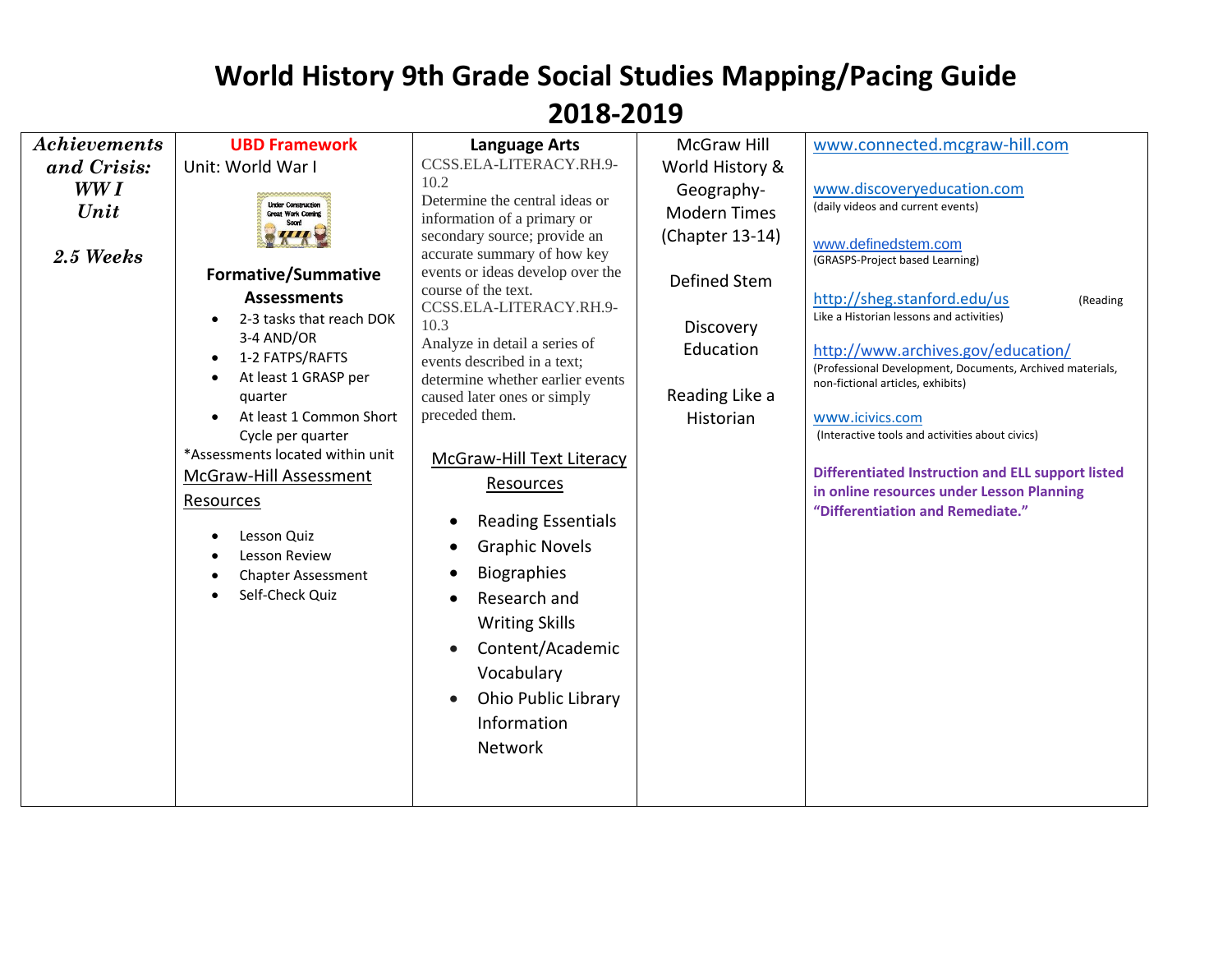| <b>Achievements</b>                                               | <b>UBD Framework</b>                                                                                                                                                                                                                                                        | <b>Language Arts</b>                                                                                                                                                                                                                                                                                                                                                                                         | McGraw Hill                                                                                                                   | www.connected.mcgraw-hill.com                                                                                                                                                                                                                                                                                                                                                                                                  |
|-------------------------------------------------------------------|-----------------------------------------------------------------------------------------------------------------------------------------------------------------------------------------------------------------------------------------------------------------------------|--------------------------------------------------------------------------------------------------------------------------------------------------------------------------------------------------------------------------------------------------------------------------------------------------------------------------------------------------------------------------------------------------------------|-------------------------------------------------------------------------------------------------------------------------------|--------------------------------------------------------------------------------------------------------------------------------------------------------------------------------------------------------------------------------------------------------------------------------------------------------------------------------------------------------------------------------------------------------------------------------|
| and Crisis:                                                       | Unit:                                                                                                                                                                                                                                                                       | CCSS.ELA-LITERACY.RH.9-                                                                                                                                                                                                                                                                                                                                                                                      | World History &                                                                                                               |                                                                                                                                                                                                                                                                                                                                                                                                                                |
| Rise of<br><b>Dictators</b><br>And<br>Genocide<br>Unit<br>3 Weeks | <b>Formative/Summative</b><br><b>Assessments</b><br>3-5 tasks that reach DOK<br>3-4 AND/OR<br>2-3 FATPS/RAFTS<br>At least 1 GRASP per<br>quarter<br>At least 1 Common Short<br>Cycle per quarter<br>*Assessments located within unit<br>McGraw-Hill Assessment<br>Resources | 10.1<br>Cite specific textual evidence to<br>support analysis of primary and<br>secondary sources, attending to<br>such features as the date and<br>origin of the information.<br>CCSS.ELA-LITERACY.RH.9-<br>10.2<br>Determine the central ideas or<br>information of a primary or<br>secondary source; provide an<br>accurate summary of how key<br>events or ideas develop over the<br>course of the text. | Geography-<br><b>Modern Times</b><br>(Chapter 14-16)<br>Defined Stem<br>Discovery<br>Education<br>Reading Like a<br>Historian | www.discoveryeducation.com<br>(daily videos and current events)<br>www.definedstem.com<br>(GRASPS-Project based Learning)<br>http://sheg.stanford.edu/us<br>(Reading<br>Like a Historian lessons and activities)<br>http://www.archives.gov/education/<br>(Professional Development, Documents, Archived materials,<br>non-fictional articles, exhibits)<br>www.icivics.com<br>(Interactive tools and activities about civics) |
|                                                                   | Lesson Quiz<br>Lesson Review<br><b>Chapter Assessment</b><br>Self-Check Quiz                                                                                                                                                                                                | <b>McGraw-Hill Text Literacy</b><br><b>Resources</b><br><b>Reading Essentials</b><br>$\bullet$<br><b>Graphic Novels</b><br>$\bullet$<br><b>Biographies</b><br>о<br>Research and<br><b>Writing Skills</b><br>Content/Academic<br>$\bullet$<br>Vocabulary<br><b>Ohio Public Library</b><br>$\bullet$<br>Information<br>Network                                                                                 |                                                                                                                               | <b>Differentiated Instruction and ELL support listed</b><br>in online resources under Lesson Planning<br>"Differentiation and Remediate."                                                                                                                                                                                                                                                                                      |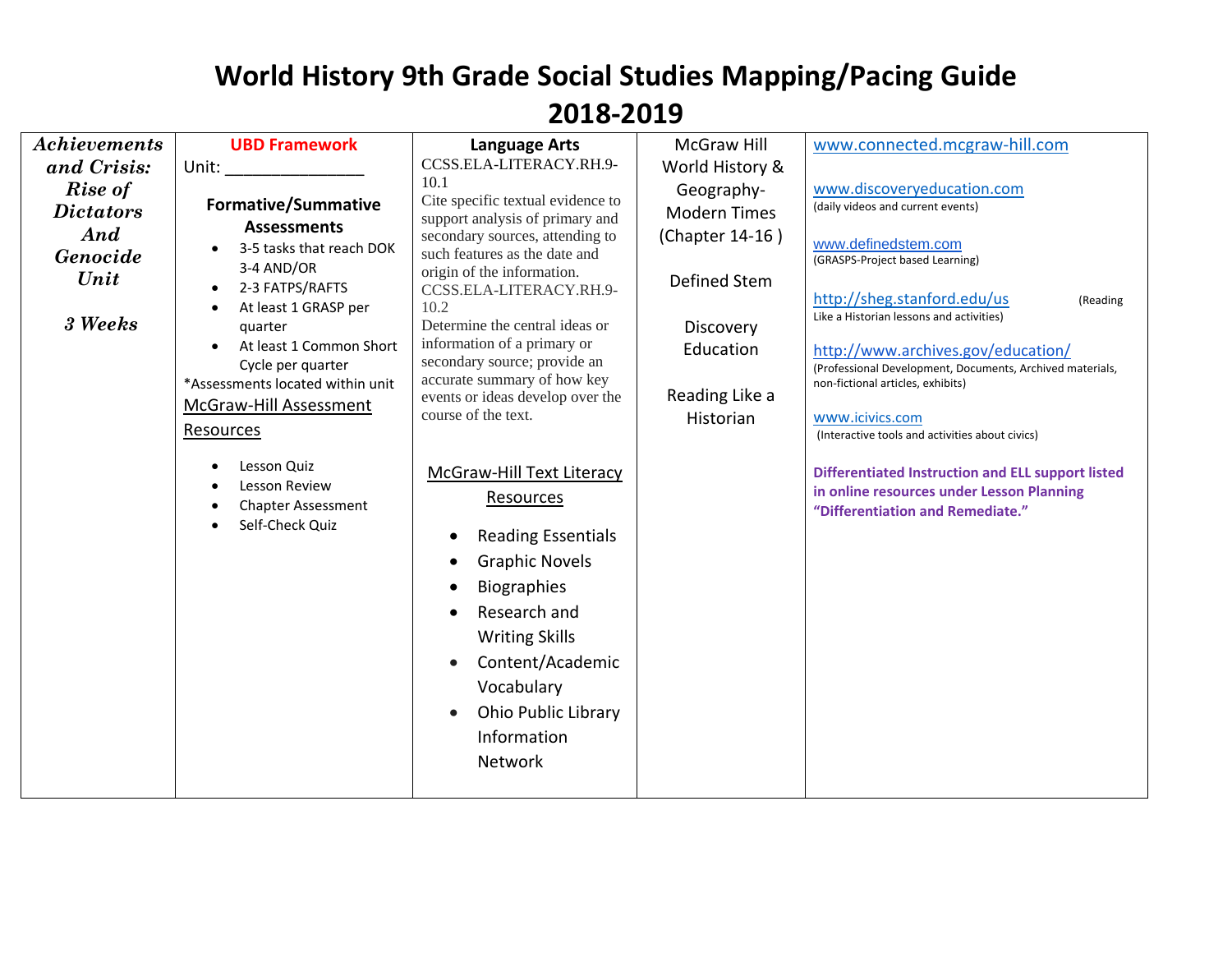| Topics &         | Unit 4: Achievements and Crisis: 1900-1945 (continued from 2 <sup>nd</sup> Ouarter)                                              |
|------------------|----------------------------------------------------------------------------------------------------------------------------------|
| <b>Standards</b> | <b>World War II</b>                                                                                                              |
|                  | 17. World War II devastated most of Europe and Asia, led to the occupation of Eastern Europe and Japan, and began the atomic age |
|                  | Unit 5: The Cold War: 1945-1991                                                                                                  |
| <b>Quarter 3</b> | <b>Cold War Superpowers</b>                                                                                                      |
|                  | 18. The United States and the Soviet Union became superpowers and competed for global influence.                                 |
|                  | 19. Treaties and agreements at the end of World War II changed national boundaries and created multinational organizations.      |
|                  | <b>Decolonization and Conflict</b>                                                                                               |
|                  | 20. Religious diversity, the end of colonial rule and rising nationalism have led to regional conflicts in the Middle East       |
|                  | 21. Postwar global politics led to the rise of nationalist movements in Africa and Southeast Asia.                               |
|                  | 22. 22. Political and social struggles have resulted in expanded rights and freedoms for women and indigenous peoples.           |

| <b>Time</b>      | <b>Types of Assessment</b>                      | <b>Opportunities for</b>                       | <b>Resources</b>           | <b>Technology</b> , Other                         |
|------------------|-------------------------------------------------|------------------------------------------------|----------------------------|---------------------------------------------------|
| Frame            | (Evidence)                                      | integration                                    | <i>(Curriculum</i> )       |                                                   |
| <b>Quarter 3</b> |                                                 |                                                | Textbook                   |                                                   |
| Achievement      | <b>UBD Framework</b>                            | Language Arts                                  | <b>McGraw Hill</b>         | www.connected.mcgraw-hill.com                     |
| and Crisis:      | Unit: World War II                              | CCSS.ELA-LITERACY.RH.9-                        | World History &            |                                                   |
| WW II            |                                                 | 10.4<br>Determine the meaning of words         | Geography-Modern           | www.discoveryeducation.com                        |
| Unit             | <b>Under Construction</b><br>Great Work Coming  | and phrases as they are used in a              | Times                      | (daily videos and current events)                 |
|                  |                                                 | text, including vocabulary                     | (Chapter 17)               | www.definedstem.com                               |
| 2 Week           |                                                 | describing political, social, or               |                            | (GRASPS-Project based Learning)                   |
|                  | <b>Formative/Summative</b>                      | economic aspects of history/social<br>science. | Defined Stem               |                                                   |
|                  | <b>Assessments</b>                              | CCSS.ELA-LITERACY.RH.9-                        |                            | http://sheg.stanford.edu/us                       |
|                  | 2-3 tasks that reach DOK 3-4<br>$\bullet$       | 10.5                                           | <b>Discovery Education</b> | (Reading Like a Historian lessons and activities) |
|                  | AND/OR                                          | Analyze how a text uses structure              |                            | http://www.archives.gov/education                 |
|                  | 1-2 FATPS/RAFTS<br>At least 1 GRASP per quarter | to emphasize key points or                     | Reading Like a             |                                                   |
|                  | At least 1 Common Short Cycle                   | advance an explanation or analysis.            | Historian                  | (Professional Development, Documents, Archived    |
|                  | per quarter                                     |                                                |                            | materials, non-fictional articles, exhibits)      |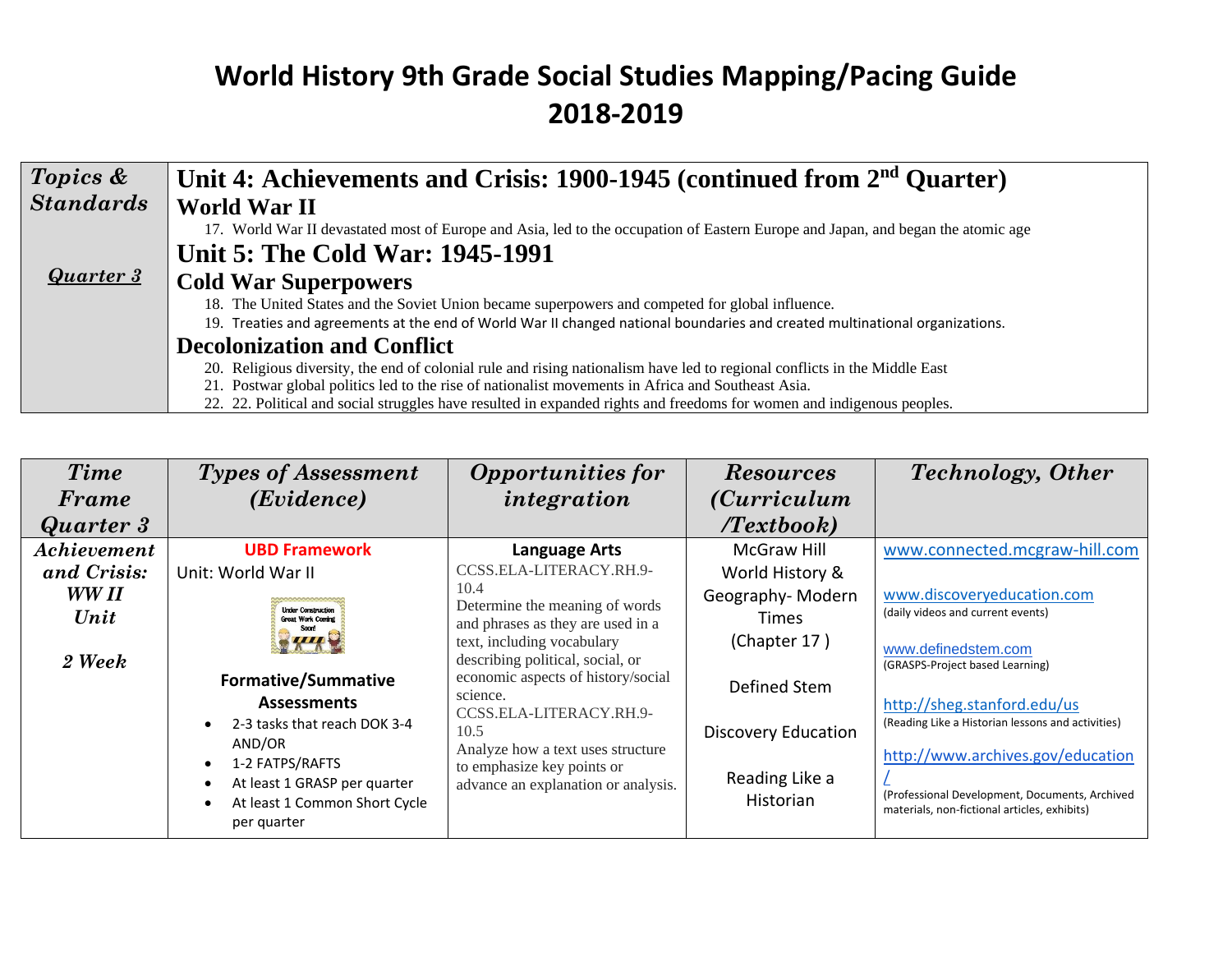|                | *Assessments located within unit<br>McGraw-Hill Assessment<br>Resources<br>Lesson Quiz<br>Lesson Review<br><b>Chapter Assessment</b><br>Self-Check Quiz                                                                                                                                                                                  | McGraw-Hill Text Literacy<br>Resources<br><b>Reading Essentials</b><br>٠<br><b>Graphic Novels</b><br><b>Biographies</b><br><b>Research and Writing</b><br><b>Skills</b><br>Content/Academic<br>Vocabulary<br><b>Ohio Public Library</b><br><b>Information Network</b>                                                                                                                                                                                         |                                                                                                                                                     | www.icivics.com<br>(Interactive tools and activities about civics)<br><b>Differentiated Instruction and ELL</b><br>support listed in online resources<br>under Lesson Planning "Differentiation<br>and Remediate."                                                                                                                                                                                                         |
|----------------|------------------------------------------------------------------------------------------------------------------------------------------------------------------------------------------------------------------------------------------------------------------------------------------------------------------------------------------|---------------------------------------------------------------------------------------------------------------------------------------------------------------------------------------------------------------------------------------------------------------------------------------------------------------------------------------------------------------------------------------------------------------------------------------------------------------|-----------------------------------------------------------------------------------------------------------------------------------------------------|----------------------------------------------------------------------------------------------------------------------------------------------------------------------------------------------------------------------------------------------------------------------------------------------------------------------------------------------------------------------------------------------------------------------------|
| Cold War       | <b>UBD Framework</b>                                                                                                                                                                                                                                                                                                                     | <b>Language Arts</b>                                                                                                                                                                                                                                                                                                                                                                                                                                          |                                                                                                                                                     | www.connected.mcgraw-hill.com                                                                                                                                                                                                                                                                                                                                                                                              |
| Unit           | Unit: Cold War                                                                                                                                                                                                                                                                                                                           | CCSS.ELA-LITERACY.RH.9-                                                                                                                                                                                                                                                                                                                                                                                                                                       | <b>McGraw Hill</b>                                                                                                                                  |                                                                                                                                                                                                                                                                                                                                                                                                                            |
| <b>6</b> Weeks | <b>Under Construction</b><br><b>Great Work Coming</b><br><b>Formative/Summative</b><br><b>Assessments</b><br>4-6 tasks that reach DOK 3-4<br>AND/OR<br>3-4 FATPS/RAFTS<br>At least 1 GRASP per quarter<br>At least 1 Common Short Cycle<br>per quarter<br>*Assessments located within unit<br><b>McGraw-Hill Assessment</b><br>Resources | 10.1<br>Cite specific textual evidence to<br>support analysis of primary and<br>secondary sources, attending to<br>such features as the date and origin<br>of the information.<br>CCSS.ELA-LITERACY.RH.9-<br>10.2<br>Determine the central ideas or<br>information of a primary or<br>secondary source; provide an<br>accurate summary of how key<br>events or ideas develop over the<br>course of the text.<br>McGraw-Hill Text Literacy<br><b>Resources</b> | World History &<br>Geography-Modern<br><b>Times</b><br>(Chapter 18-20)<br>Defined Stem<br><b>Discovery Education</b><br>Reading Like a<br>Historian | www.discoveryeducation.com<br>(daily videos and current events)<br>www.definedstem.com<br>(GRASPS-Project based Learning)<br>http://sheg.stanford.edu/us<br>(Reading Like a Historian lessons and activities)<br>http://www.archives.gov/education<br>(Professional Development, Documents, Archived<br>materials, non-fictional articles, exhibits)<br>www.icivics.com<br>(Interactive tools and activities about civics) |
|                | Lesson Quiz<br>Lesson Review                                                                                                                                                                                                                                                                                                             | <b>Reading Essentials</b>                                                                                                                                                                                                                                                                                                                                                                                                                                     |                                                                                                                                                     | <b>Differentiated Instruction and ELL</b><br>support listed in online resources                                                                                                                                                                                                                                                                                                                                            |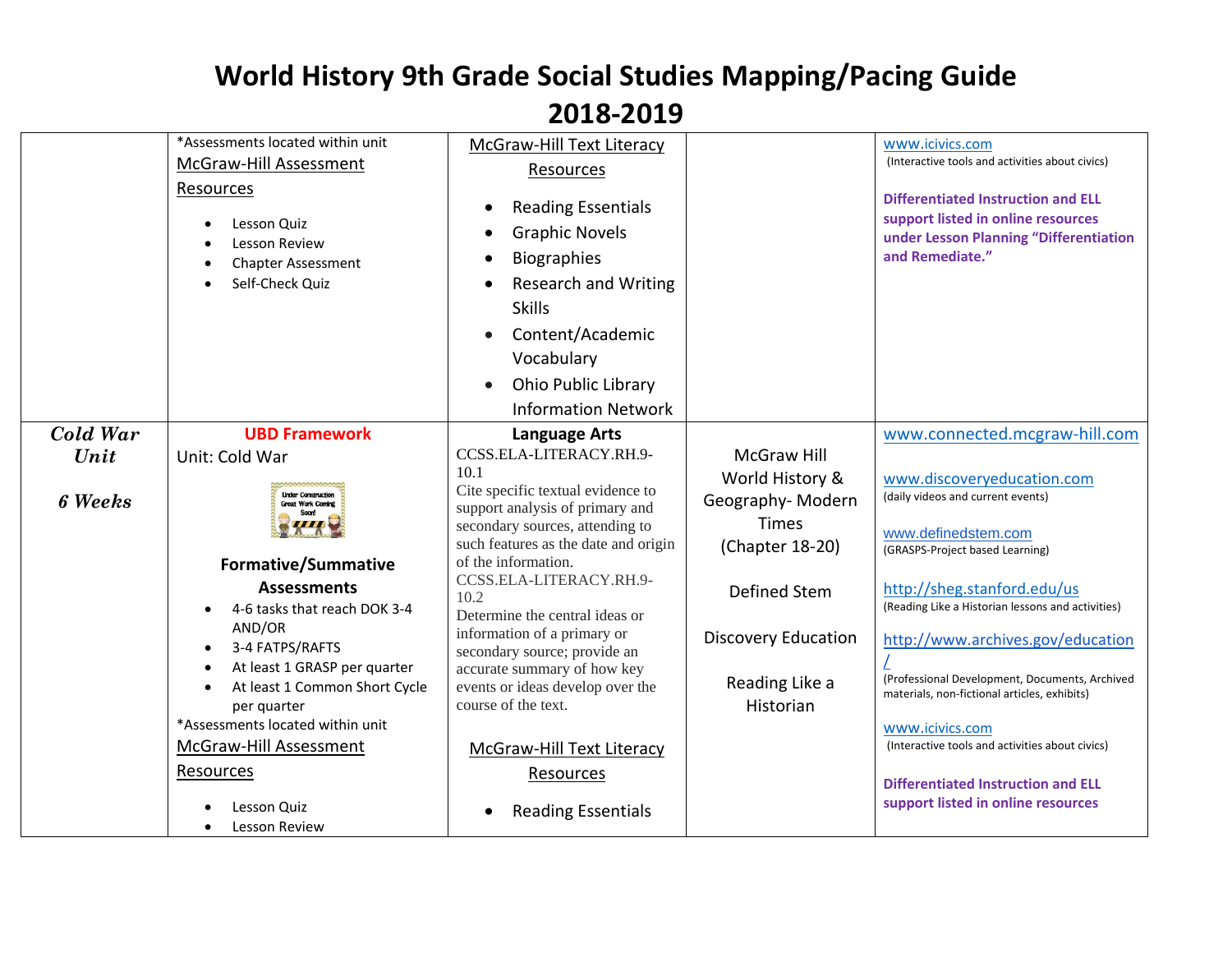|  | <b>Chapter Assessment</b>                                           | <b>Graphic Novels</b><br>$\bullet$      | under Lesson Planning "Differentiation |
|--|---------------------------------------------------------------------|-----------------------------------------|----------------------------------------|
|  | Self-Check Quiz<br><b>Summative/Quarterly</b><br><b>Assessments</b> | Biographies                             | and Remediate."                        |
|  |                                                                     | <b>Research and Writing</b>             |                                        |
|  |                                                                     | <b>Skills</b>                           |                                        |
|  |                                                                     | Content/Academic<br>$\bullet$           |                                        |
|  |                                                                     | Vocabulary                              |                                        |
|  |                                                                     | <b>Ohio Public Library</b><br>$\bullet$ |                                        |
|  |                                                                     | <b>Information Network</b>              |                                        |

| Topics &         | Unit 6: Globalization: 1991-Present                                                                                                                                                                                                                         |  |  |  |  |
|------------------|-------------------------------------------------------------------------------------------------------------------------------------------------------------------------------------------------------------------------------------------------------------|--|--|--|--|
| <b>Standards</b> | <b>Contemporary Conflicts</b>                                                                                                                                                                                                                               |  |  |  |  |
|                  | 23. The break-up of the Soviet Union ended the Cold War and created challenges for its former allies, the former Soviet republics, Europe, the<br>United States and the non-aligned world                                                                   |  |  |  |  |
|                  | 24. Regional and ethnic conflicts in the post-Cold War era have resulted in acts of terrorism, genocide and ethnic cleansing.<br>25. Political and cultural groups have struggled to achieve self-governance and self-determination.                        |  |  |  |  |
| Quarter 4        | 27. Proliferation of nuclear weapons has created a challenge to world peace.                                                                                                                                                                                |  |  |  |  |
|                  | <b>Global Interdependence</b>                                                                                                                                                                                                                               |  |  |  |  |
|                  | 26. Emerging economic powers and improvements in technology have created a more interdependent global economy                                                                                                                                               |  |  |  |  |
|                  | <b>Sustainability</b>                                                                                                                                                                                                                                       |  |  |  |  |
|                  | 28. The rapid increase of global population, coupled with an increase in life expectancy and mass migrations have created societal and governmental                                                                                                         |  |  |  |  |
|                  | challenges                                                                                                                                                                                                                                                  |  |  |  |  |
|                  | 29. Environmental concerns, impacted by population growth and heightened by international competition for the world's energy supplies, have<br>resulted in a new environmental consciousness and a movement for the sustainability of the world's resources |  |  |  |  |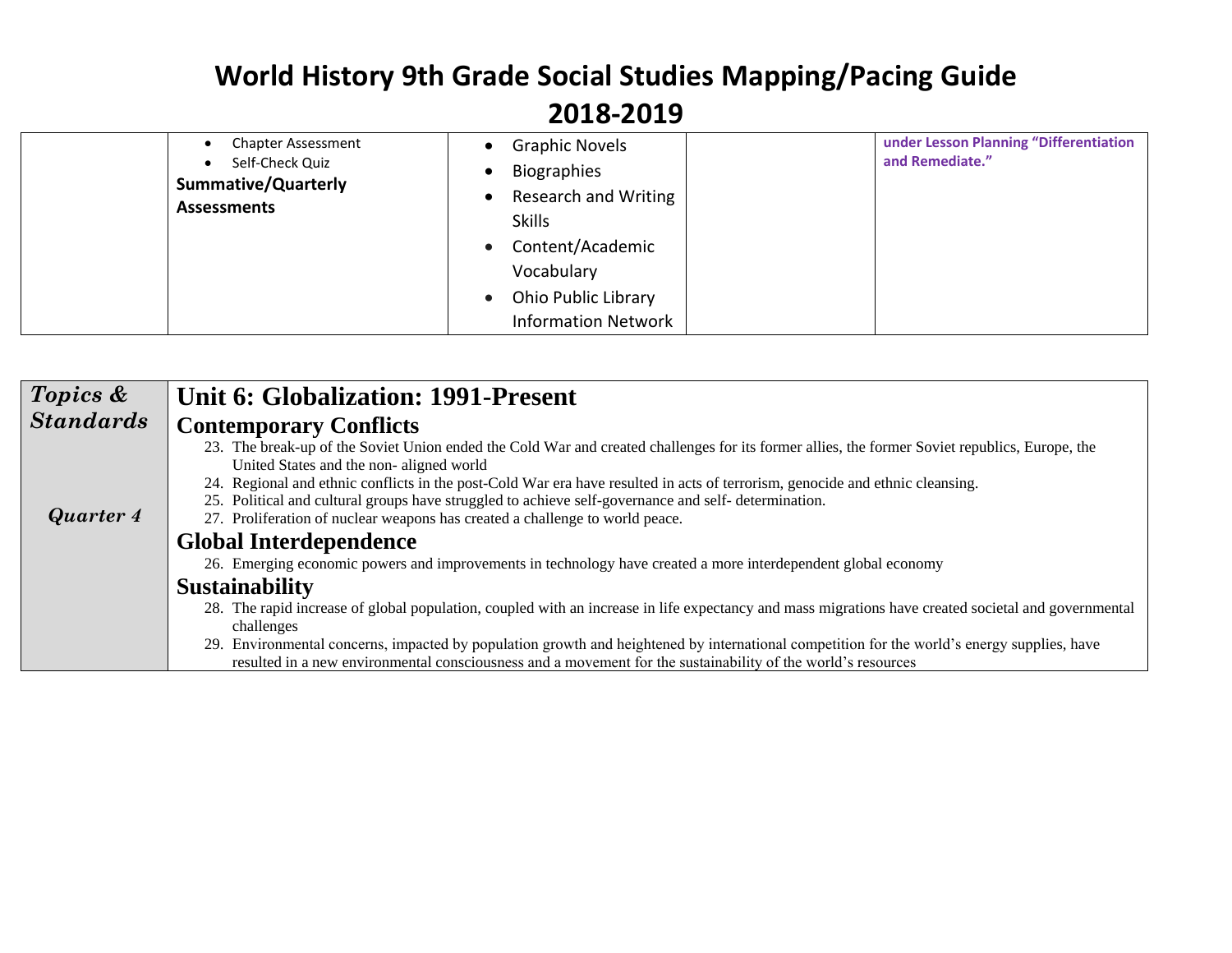| <b>Time Frame</b> | Types of                                                                                               | <b>Opportunities for</b>                                                                                                                                                                 | <b>Resources</b>     | <b>Technology</b> , Other                                                                   |
|-------------------|--------------------------------------------------------------------------------------------------------|------------------------------------------------------------------------------------------------------------------------------------------------------------------------------------------|----------------------|---------------------------------------------------------------------------------------------|
|                   | <b>Assessment</b>                                                                                      | integration                                                                                                                                                                              | <i>(Curriculum</i> ) |                                                                                             |
|                   | (Evidence)                                                                                             |                                                                                                                                                                                          | Textbook             |                                                                                             |
| Globalization:    | <b>UBD Framework</b>                                                                                   | <b>Language Arts</b>                                                                                                                                                                     | <b>McGraw Hill</b>   | www.connected.mcgraw-hill.com                                                               |
| 1991-Present      | <b>Unit: Globalization</b>                                                                             | CCSS.ELA-LITERACY.RH.9-10.1                                                                                                                                                              | World History &      |                                                                                             |
| Unit              |                                                                                                        | Cite specific textual evidence to<br>support analysis of primary and                                                                                                                     | Geography-           | www.discoveryeducation.com                                                                  |
|                   | <b>Under Construction</b><br><b>Great Work Cominé</b>                                                  | secondary sources, attending to such                                                                                                                                                     | <b>Modern Times</b>  | (daily videos and current events)                                                           |
| Culminating       |                                                                                                        | features as the date and origin of the                                                                                                                                                   | (Chapter 21-22)      | www.definedstem.com                                                                         |
| <b>GRASP</b> and  |                                                                                                        | information.                                                                                                                                                                             |                      | (GRASPS-Project based Learning)                                                             |
| <b>DEBATE</b>     | <b>Formative/Summative</b>                                                                             | CCSS.ELA-LITERACY.RH.9-10.2<br>Determine the central ideas or                                                                                                                            | Defined Stem         |                                                                                             |
|                   | <b>Assessments</b>                                                                                     | information of a primary or                                                                                                                                                              |                      | http://sheg.stanford.edu/us                                                                 |
| 8 Weeks           | 5-7 tasks that reach DOK                                                                               | secondary source; provide an                                                                                                                                                             | Discovery            | (Reading Like a Historian lessons and activities)                                           |
|                   | 3-4 AND/OR                                                                                             | accurate summary of how key events                                                                                                                                                       | Education            | http://www.archives.gov/education/                                                          |
|                   | 3-4 FATPS/RAFTS<br>$\bullet$<br>At least 1 GRASP per<br>$\bullet$                                      | or ideas develop over the course of<br>the text.                                                                                                                                         |                      | (Professional Development, Documents, Archived                                              |
|                   | quarter                                                                                                | CCSS.ELA-LITERACY.RH.9-10.6                                                                                                                                                              | Reading Like a       | materials, non-fictional articles, exhibits)                                                |
|                   | At least 1 Common Short<br>$\bullet$                                                                   | Compare the point of view of two or                                                                                                                                                      | Historian            | www.icivics.com                                                                             |
|                   | Cycle per quarter                                                                                      | more authors for how they treat the                                                                                                                                                      |                      | (Interactive tools and activities about civics)                                             |
|                   | *Assessments located within unit                                                                       | same or similar topics, including                                                                                                                                                        |                      |                                                                                             |
|                   | McGraw-Hill Assessment                                                                                 | which details they include and<br>emphasize in their respective                                                                                                                          |                      | <b>Differentiated Instruction and ELL support</b>                                           |
|                   | Resources                                                                                              | accounts.                                                                                                                                                                                |                      | listed in online resources under Lesson<br><b>Planning "Differentiation and Remediate."</b> |
|                   | Lesson Quiz<br>$\bullet$<br>Lesson Review<br>$\bullet$<br><b>Chapter Assessment</b><br>Self-Check Quiz | McGraw-Hill Text Literacy<br>Resources<br><b>Reading Essentials</b><br>$\bullet$<br><b>Graphic Novels</b><br>$\bullet$<br><b>Biographies</b><br>$\bullet$<br><b>Research and Writing</b> |                      |                                                                                             |
|                   |                                                                                                        | <b>Skills</b>                                                                                                                                                                            |                      |                                                                                             |